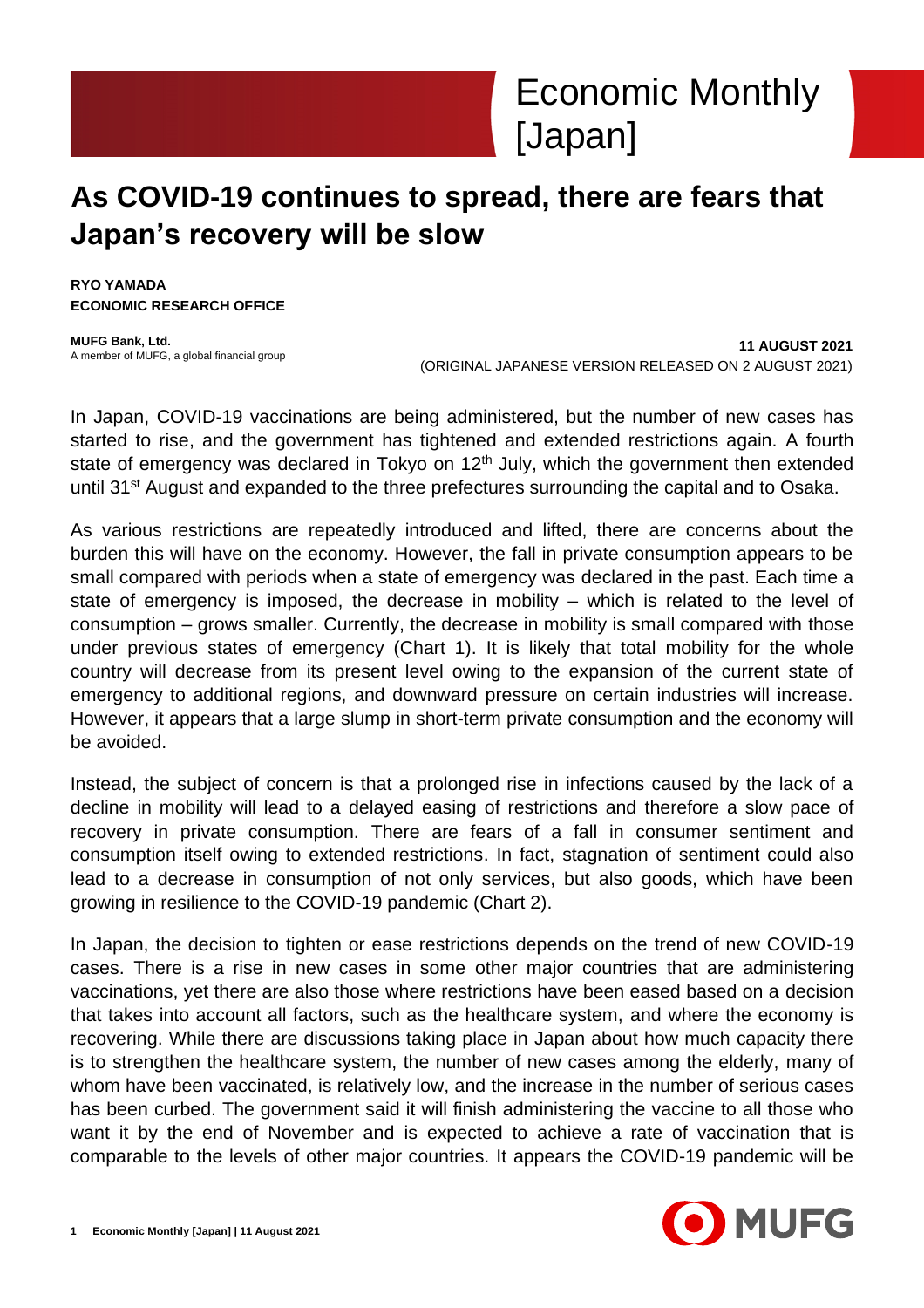prolonged, based on current mobility levels. In order to balance both public measures and economic activities, Japan has started to shift to a phase where it is strengthening its medical care system and considering restrictions based on comprehensive decision-making.



Note: Shaded areas denote state of emergency periods Source: Ministry of Health, Labour and Welfare, Google, MUFG Bank Economic Research Office



Jan 2020 Apr 2020 Jul 2020 Oct 2020 Jan 2021 Apr 2021 Jul 2021

Note: Figures in brackets in the legend show the percentage of each item as a total of the real Consumption Activity Index

Source: Cabinet Office, Bank of Japan, MUFG Bank Economic Research Office

Translated by Elizabeth Foster

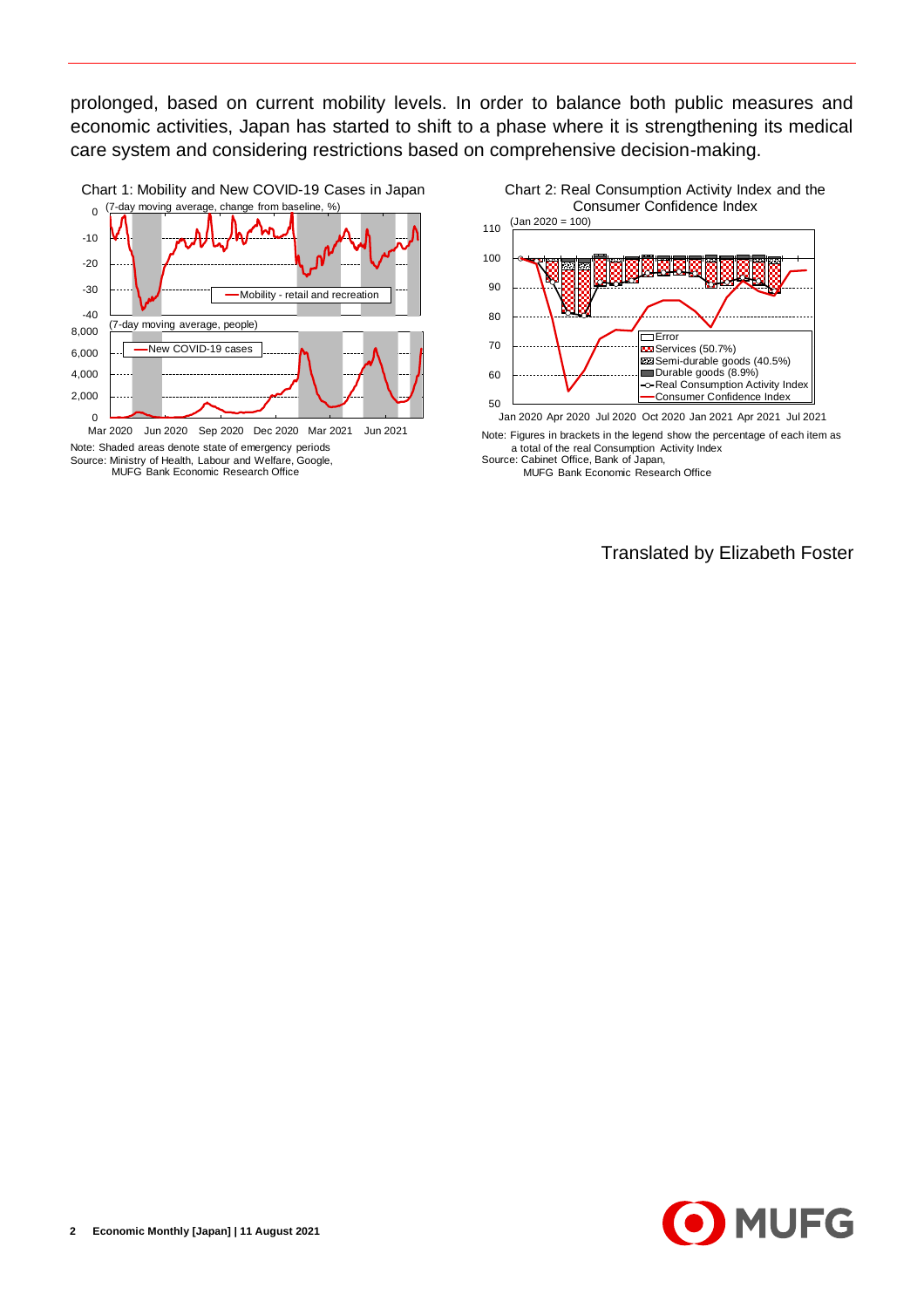## MAIN ECONOMIC AND FINANCIAL INDICATORS (JAPAN)

|                                                                                                          | MAIN ECONOMIC AND FINANCIAL INDICATORS (JAPAN) |                    |                     |                    |                    |                     |                     |                     |                    |                    |
|----------------------------------------------------------------------------------------------------------|------------------------------------------------|--------------------|---------------------|--------------------|--------------------|---------------------|---------------------|---------------------|--------------------|--------------------|
|                                                                                                          |                                                |                    |                     |                    |                    |                     |                     |                     |                    |                    |
| 1. Main Economic Indicators                                                                              |                                                |                    |                     |                    |                    |                     |                     |                     |                    | As of Aug. 2, 2021 |
| 2020<br>2021<br>Fiscal<br>Fiscal                                                                         |                                                |                    |                     |                    |                    | 2021                |                     |                     |                    |                    |
|                                                                                                          | 2019<br>$-0.5$                                 | 2020<br>$-4.6$     | $3{\sf Q}$<br>22.9  | 4Q<br>11.7         | 1Q<br>$-3.9$       | FEB<br>$***$        | <b>MAR</b><br>$***$ | <b>APR</b><br>$***$ | MAY<br>$***$       | <b>JUN</b><br>***  |
| Real GDP Growth Rate <% changes from<br>previous period at SA annual rate>                               |                                                |                    | $(-5.6)$            | $(-1.1)$           | $(-1.6)$           |                     |                     |                     |                    |                    |
| Industrial Production Index                                                                              | $-3.8$                                         | $-9.5$             | 9.0                 | 5.7                | 2.9                | $-1.3$              | 1.7                 | 2.9                 | $-6.5$             | 6.2                |
| Production                                                                                               |                                                |                    | $(-13.0)$           | $(-3.5)$           | $(-1.0)$           | $(-2.0)$            | (3.4)               | (15.8)              | (21.1)             | (22.6)             |
| Shipments                                                                                                | $-3.6$                                         | $-9.8$             | 9.2<br>$(-13.5)$    | 5.9<br>$(-3.5)$    | 2.0<br>$(-1.4)$    | $-1.3$<br>$(-3.2)$  | 0.4<br>(3.4)        | 3.1<br>(16.2)       | $-5.5$<br>(21.5)   | 4.3<br>(18.7)      |
| Inventory                                                                                                | 2.8                                            | $-9.8$             | $-3.2$              | $-1.6$             | $-1.3$             | $-0.7$              | 0.4                 | $-0.1$              | $-1.1$             | 2.3                |
|                                                                                                          |                                                |                    | $(-5.7)$            | $(-8.4)$           | $(-9.8)$           | $(-9.5)$            | $(-9.8)$            | $(-9.8)$            | $(-8.7)$           | $(-4.8)$           |
| Inventory/Shipments Ratio<br>$(2015=100)$                                                                | 122.5                                          | 122.9              | 124.0<br>[109.3]    | 114.6<br>[114.6]   | 109.5<br>[117.1]   | 109.8<br>[113.9]    | 110.0<br>[121.4]    | 107.4<br>[137.6]    | 108.8<br>[150.5]   | 108.5<br>[138.3]   |
| Index of Tertiary Industries Activity                                                                    | $-0.7$                                         | $-6.9$             | 6.4                 | 2.3                | $-0.7$             | $-0.3$              | 2.4                 | $-0.8$              | $-2.7$             |                    |
|                                                                                                          |                                                |                    | $(-8.6)$            | $(-2.9)$           | $(-3.0)$           | $(-5.6)$            | (1.7)               | (9.9)               | (10.3)             |                    |
| Domestic Corporate Goods Price Index                                                                     | 0.1                                            | $-1.4$             | 0.9                 | $-0.2$             | 1.5                | 0.5                 | 1.0                 | 0.9                 | 0.8                | 0.6                |
| Consumer Price Index(SA, total, excl.fresh foods)                                                        | 0.6                                            | $-0.4$             | $(-0.8)$<br>$-0.2$  | $(-2.1)$<br>$-0.2$ | $(-0.3)$<br>0.3    | $(-0.6)$<br>0.1     | (1.2)<br>0.2        | (3.8)<br>$-0.5$     | (5.1)<br>0.2       | (5.0)<br>0.1       |
|                                                                                                          |                                                |                    | $(-0.2)$            | $(-0.9)$           | $(-0.4)$           | $(-0.4)$            | $(-0.1)$            | $(-0.1)$            | (0.1)              | (0.2)              |
| Index of Capacity Utilization                                                                            | 98.2                                           | 87.4               | 85.1                | 92.6               | 95.6               | 93.0                | 98.2                | 99.3                | 92.5               |                    |
| $(2015=100)$                                                                                             |                                                |                    | [100.2]             | [95.6]             | [94.6]             | [95.0]              | [93.0]              | [80.2]              | [70.4]             | [75.3]             |
| Machinery Orders (Private Demand,<br>Excl.Electric Power and Ship building)                              | $-0.3$                                         | $-8.8$             | $-0.3$<br>$(-14.1)$ | 12.9<br>(1.2)      | $-5.3$<br>$(-2.5)$ | $-8.5$<br>$(-7.1)$  | 3.7<br>$(-2.0)$     | 0.6<br>(6.5)        | 7.8<br>(12.2)      |                    |
| Manufacturing                                                                                            | $-8.1$                                         | $-8.5$             | 3.1                 | 11.4               | $-2.2$             | $-5.5$              | $-0.1$              | 10.9                | 2.8                |                    |
|                                                                                                          |                                                |                    | $(-15.0)$           | (0.8)              | (0.8)              | $(-2.8)$            | (2.9)               | (14.2)              | (37.9)             |                    |
| Non-manufacturing                                                                                        | 6.2                                            | $-9.0$             | $-2.2$              | 15.5               | $-9.2$             | $-10.9$             | 9.5                 | $-11.0$             | 10.0               |                    |
| Excl. Electric Power & Ship building<br>Shipments of Capital Goods                                       | $-5.5$                                         | $-6.6$             | $(-13.4)$<br>$-1.6$ | (1.4)<br>5.2       | $(-4.8)$<br>7.8    | $(-10.1)$<br>$-0.9$ | $(-4.9)$<br>$-4.7$  | (0.1)<br>14.5       | $(-4.7)$<br>$-3.1$ | 3.5                |
| (Excl.Transport Equipment)                                                                               |                                                |                    | $(-18.7)$           | $(-0.4)$           | (5.2)              | (6.3)               | (8.2)               | (20.7)              | (23.6)             | (22.5)             |
| <b>Construction Orders</b>                                                                               | $-5.9$                                         | $-0.3$             |                     |                    |                    |                     |                     |                     |                    |                    |
|                                                                                                          |                                                |                    | $(-6.8)$            | $(-1.9)$           | (10.5)             | (2.5)               | (12.5)              | (3.3)               | (7.4)              | (32.3)             |
| Private                                                                                                  | $-8.7$                                         | $-4.9$             | $(-10.2)$           | $(-8.2)$           | (9.5)              | $(-0.1)$            | (14.2)              | (12.0)              | $(-4.3)$           | (34.1)             |
| Public                                                                                                   | $-3.2$                                         | 29.6               |                     |                    |                    |                     |                     |                     |                    |                    |
|                                                                                                          |                                                |                    | (24.4)              | (42.3)             | (29.5)             | (7.1)               | (26.9)              | $(-14.1)$           | (48.7)             | (21.5)             |
| Public Works Contracts                                                                                   | 6.8                                            | 2.3                |                     |                    |                    |                     |                     |                     |                    |                    |
| <b>Housing Starts</b>                                                                                    | 88.4                                           | 81.2               | (7.5)<br>81.3       | $(-3.4)$<br>80.5   | $(-1.1)$<br>83.0   | $(-7.3)$<br>80.8    | (1.9)<br>88.0       | $(-9.2)$<br>88.3    | (6.3)<br>87.5      | (0.7)<br>86.6      |
| 10,000 units at Annual Rate, SA                                                                          | $(-7.3)$                                       | $(-8.1)$           | $(-10.1)$           | $(-7.0)$           | $(-1.8)$           | $(-3.7)$            | (1.5)               | (7.1)               | (9.9)              | (7.3)              |
| <b>Total floor</b>                                                                                       | $(-4.5)$                                       | $(-9.3)$           | $(-13.1)$           | $(-7.6)$           | $(-1.0)$           | $(-2.9)$            | $(-0.2)$            | (5.3)               | (12.6)             | (7.4)              |
| Sales at Retailers                                                                                       | $-0.4$                                         | $-2.8$             | $(-4.5)$            | (2.1)              | (0.5)              | $(-1.5)$            | (5.2)               | (11.9)              | (8.3)              | (0.1)              |
| Real Consumption Expenditures                                                                            | $-0.4$                                         | $-4.9$             | 3.1                 | 4.1                | $-3.9$             | 2.4                 | 7.2                 | 0.1                 | $-2.1$             |                    |
| of Households over 2 persons (SA)                                                                        |                                                |                    | $(-8.3)$            | (0.7)              | $(-2.0)$           | $(-6.6)$            | (6.2)               | (13.0)              | (11.6)             |                    |
| Propensity to Consume                                                                                    | 66.9                                           | 61.3               | 62.5                | 65.8               | 65.2               | 63.5                | 68.8                | 65.8                | 62.7               |                    |
| (SA, %)<br>Overtime Hours Worked                                                                         | $-2.5$                                         | $-13.9$            | [70.2]<br>11.1      | [69.1]<br>2.9      | [70.0]<br>1.5      | [66.8]<br>$-2.0$    | [63.0]<br>4.9       | [60.6]<br>1.9       | [53.5]<br>$-3.6$   | [51.7]             |
| (All Industries, 5 employees or more)                                                                    |                                                |                    | $(-14.6)$           | $(-9.6)$           | $(-6.6)$           | $(-9.7)$            | $(-1.9)$            | (12.2)              | (27.6)             |                    |
| Total Cash Earnings (Regular Employees                                                                   | 0.0                                            | $-1.5$             |                     |                    |                    |                     |                     |                     |                    |                    |
| Only; All Industries, 5 employees or more)                                                               |                                                |                    | $(-1.2)$            | $(-2.1)$           | $(-0.3)$           | $(-0.4)$            | (0.6)               | (1.4)               | (1.9)              |                    |
| Employment Index(Regular Employees Only;'All Industries,<br>5 employees or more) (Change over the M/Q/Y) | 96                                             | 36                 | 35                  | 35                 | 33                 | 28                  | 42                  | 60                  | 95                 |                    |
| Ratio of Job Offers to Applicants                                                                        | 1.55                                           | 1.10               | 1.06                | 1.04               | 1.10               | 1.09                | 1.10                | 1.09                | 1.09               | 1.13               |
| (SA, Times)                                                                                              |                                                |                    | [1.60]              | [1.57]             | [1.45]             | [1.45]              | [1.40]              | [1.30]              | [1.18]             | [1.12]             |
| Unemployment Rate                                                                                        | 2.4                                            | 2.9                | 3.0                 | 3.0                | 2.8                | 2.9                 | 2.6                 | 2.8                 | 3.0                | 2.9                |
| (SA, %)<br>Economy Watcher Survey                                                                        | 38.7                                           | 37.7               | 44.6                | 43.7               | 40.5               | 41.3                | 49.0                | 39.1                | 38.1               | 47.6               |
| (Judgment of the present condition D.I,%)                                                                |                                                |                    | [43.5]              | [37.1]             | [28.2]             | [27.9]              | [14.9]              | $[9.4]$             | [17.0]             | [40.0]             |
| Bankruptcies (Number of cases)                                                                           | 8,631<br>(6.4)                                 | 7,163<br>$(-17.0)$ | 2,021<br>$(-7.4)$   | 1,751<br>$(-20.8)$ | 1,554<br>$(-28.2)$ | 446<br>$(-31.5)$    | 634<br>$(-14.3)$    | 477<br>$(-35.8)$    | 472<br>(50.3)      | 541<br>$(-30.6)$   |

(Notes)

Unless otherwise indicated, tabulated figures and those in parentheses show % changes from previous quarter/month as applicable.

The figures in ( ) indicate % changes from previous year.

[ ] show the comparable figure of the previous year.